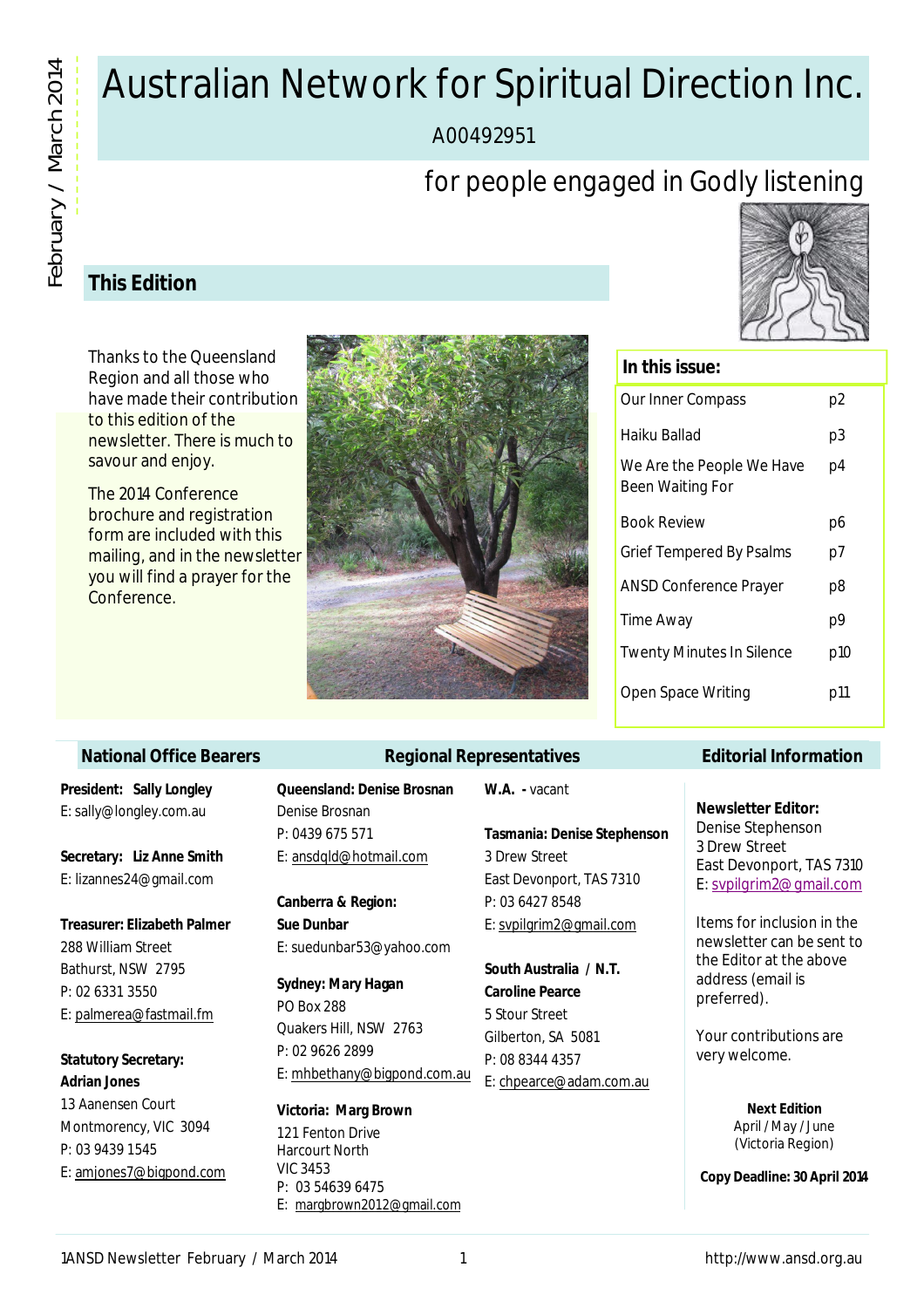As human beings how do we navigate our way around all the different aspects of our inner life? It is difficult enough navigating around the outer aspects of life. How can we find our way back to alignment when each 'voyage' of discovery in our spiritual journey is completed?

How can we maintain alignment as a constant? As spiritual directors it is even more important that we attend to this 'sacred navigation' in ourselves in order to be the still point of presence when we are listening to others.

I recently received from SDI (Spiritual Directors International) the gift of a calendar bookmark. On the back of the bookmark is a beautiful poem, Emerging Wisdom, by Jennifer Hoffmann. Two lines of the poem inspired me to offer to others my concept of using the image of a compass to enhance alignment.

Jennifer says "Alignment is difficult unless you clean your compass often. Each person has her own way of cleaning."

Since reading this poem I have started to use the image of a compass as a way of cleaning and checking on how things stand in the inner spaces of my being.

### **A compass meditation.**

Bring to mind the face of a compass and let the pointer settle.

Watch the pointer as it turns due North.

Here we turn to the Holy Highest, the best that is and can be.

We rise above everyday existence and the pull of gravity, the temptations and conflicts to pure light and peace.

Here we bring our souls deepest desires for we know that all is possible here, that all is Grace.

The place of prayer and spiritual practices. Come home to Heaven.

Take time for reflection before you move on

Turn the compass and watch the pointer move to the South.

Here we are deeply human, of the Earth. Beings on the Earth as part of the Divine" Creator's plan for each of us, in the beauty of our uniqueness as beloved children of God and of the earth. We live life abundantly amidst all the joys, happiness, wonder and mystery and as we experience the pain, suffering and bewilderment, it is all learning. Here are our families and our friends, gratitude for love found in unexpected places, for our work and play. Here we are grounded and nourished by the energy of the Earth. Part of the endless cycle of nature. The place of physical action.

Come home to the Earth.

Take time for reflection before you move on.

Turn the compass and watch it point to the West. As the sun sets we ask ourselves what is falling away and dying in me. What can I let go of? In this dying am I being transformed and freed, can I

claim that freedom?

Relax and let it fall gently away into the glow of the setting sun.

Let the Earth receive your old treasures and change them into new treasures yet to come.

The space is clearer now, more room to breathe, ready and waiting.

Come home to the place of surrender.

Take time for reflection before you move on

*(continued page 3 )*

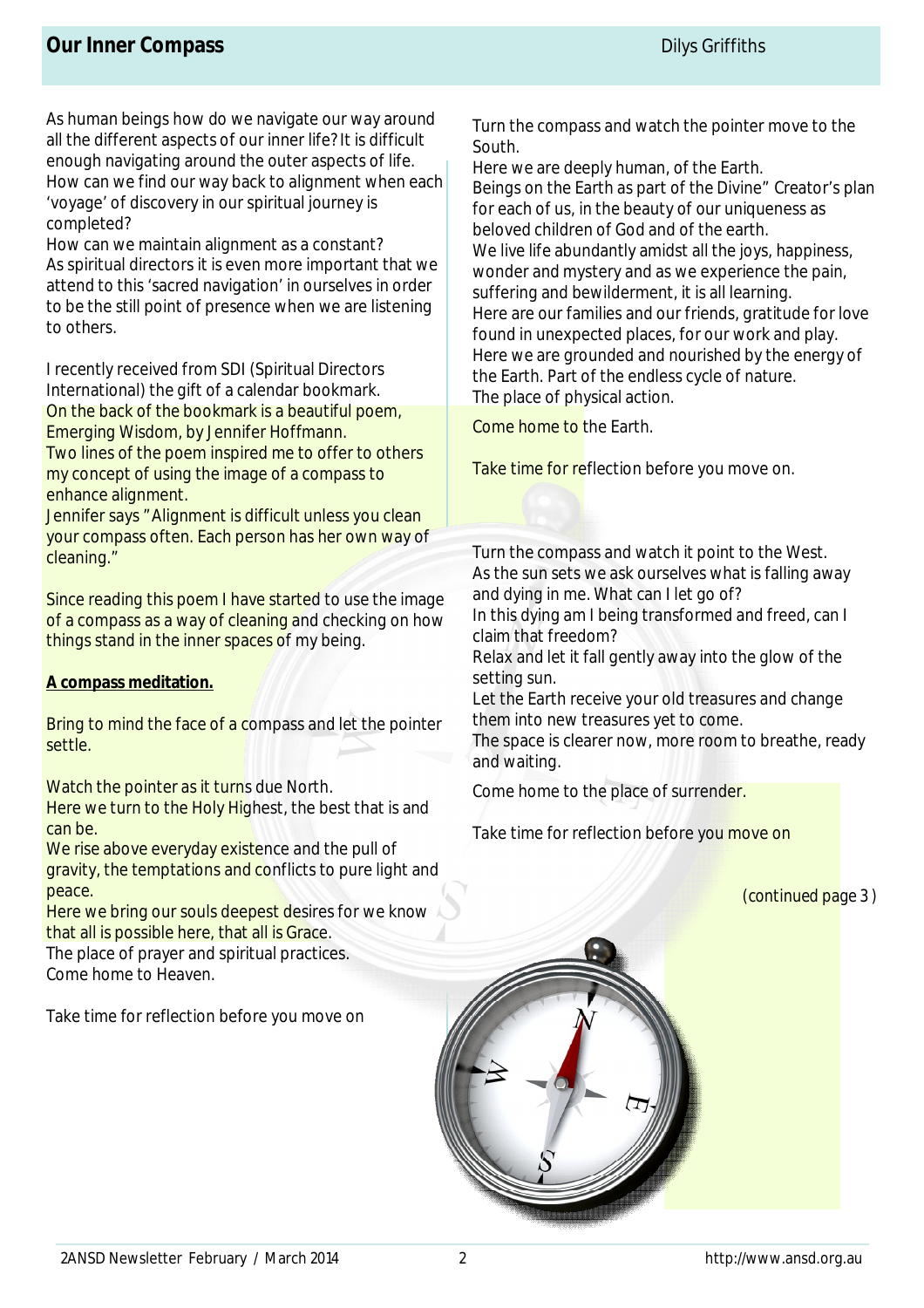Turn the compass now until it settles in the East.

As the sun rises we ask ourselves what is coming to life in us now.

What new inspirations, new areas of interest, new love, new hope do I glimpse now? Is there a new direction that I feel is calling me, a new voyage to undertake?

Am I pregnant with new life of the Spirit to integrate in myself and then take to the world?

Can I be courageous enough to accept this new life? what will it need to grow and flourish?

Come home to the place of deep listening.

Settle now in the centre point of the compass and let its gyroscopic mechanism bring your compass back to alignment and stability.

Here is the resting place at the centre of your being, the present moment, in between Heaven and Earth, the past and the future.

The compass although showing all the other points of direction will always return to the magnetic North.

So it is with us, we are naturally drawn to the Sacred which directs and orientates us.

Being fully human involves visiting and attending to all the other 'points' to integrate and flourish, we cannot always live in the heavenly space but maybe we can bring that place of light into every part of our living.

I am indebted to Jennifer Hoffmann for her inspiring words.

Dilys Griffiths

# **Haiku Ballad**

**Rhythmic, effortless Families seeking fun Content in slumber land rest Disregard the winds ego Quiet toddler breaths Focused, determined**

**Wind with attitude Gaining momentum Strong and persistent Linen blown away**

**Blue rippling water Gusting wind bends trees Movement propelled by the wind Whipping leaves into frenzy Teased into rushed peaks Branches break away**

**Parallel in flight Savory aromas** 

**Hills guarding secrets Cheeky kite looming Their depths remain unexplored Embracing the energy Vision beyond obscured Adds color and cheer**

*Kathryn Robbie*

**Its felt presence all around Hair strewn across cold faces**

**Hovering in unison Nourishment to satisfy Daring each other Warm and comforting**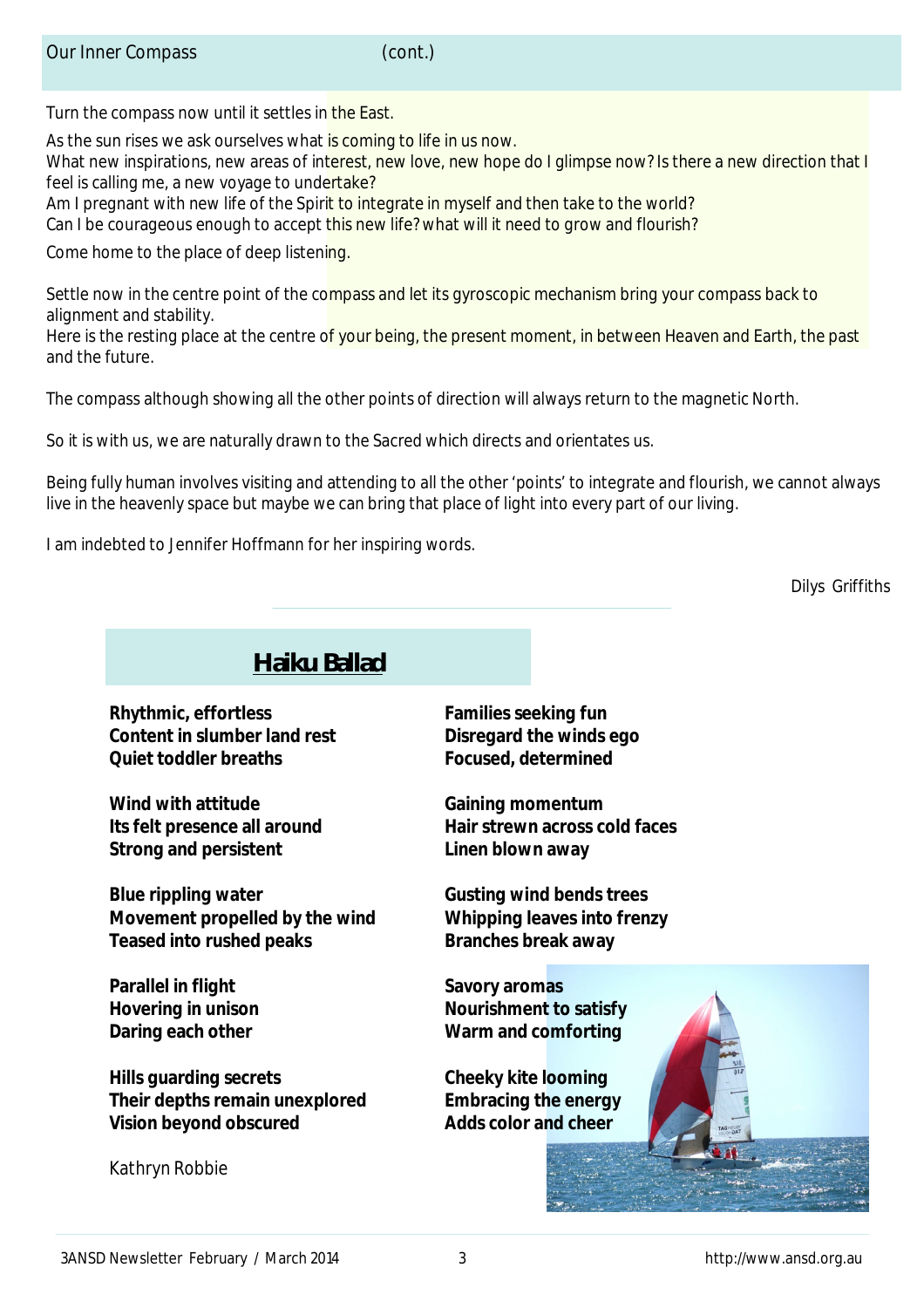# **We Are the People We Have Been Waiting For** Sue Dunbar & Frances MacKay

*All around us we observe a pregnant creation. The difficult times of pain throughout the world are simply birth pangs. But it's not only around us; it's within us. The Spirit of God is arousing us within.'* 

(Romans 8:22 – *The Message*)

We live in challenging times. During this conference we have been challenged to think what this moment in our history is asking of us as people who are committed to being on a spiritual journey - and encouraging others on theirs. What is it that we are called to, personally, interpersonally and globally so that our lives, our presence, can contribute to the transformation of our species and our planet?

To address these questions we have looked at the evolutionary cosmology ('the universe story') developed by Thomas Berry and Brian Swimme and informed by the work of Pierre Teilhard de Chardin. Bringing together a contemporary understanding of the universe and the wisdom of the spiritual traditions, this new cosmology offers a new way of looking at spirituality and our role as spiritual directors or companions.

Judy Cannato, theologian and spiritual director, and author of *Field of Compassion,* suggests that the new cosmology supports what the mystics have always known - that the world is an integrated whole and everything is interconnected. She says:

*We are who we are through connection, not separation. Because life is so intricately interwoven, not one of us is saved until all of us are saved… Salvation in this context is a single process involving all of creation…* 

She goes on to say that we each need to develop our capacity for 'autopoesis' (literally, 'self-creation'). By becoming human beings who are capable of connecting in healthy ways, she says that we 'contribute to the evolution of the species and the cosmos'. (For full text see *Conversations*, September 2010, 'Interview with Judy Cannato' at Franciscansisters.org).

In committing to our own spiritual journeys and encouraging others in theirs, we are certainly not just navel gazing or encouraging a self-centred practice. According to the evolutionary cosmology writers, transformation is contagious because we live in an interconnected universe. Judy Cannato calls this 'morphic resonance':

*When each of us vibrates love and compassion, our energy mysteriously unites with the energy of love and compassion all over the planet, augmenting the field of compassion, making its resonance, manifestation, and influence a very powerful force for transformation and healing... Could there be any greater cause for hope in the community of life?* 

She suggests four interconnected stances or attitudes that support 'morphic resonance' and encourage transformation: spaciousness, contemplation, commitment and imagination. I would now like to unpack these.

Spaciousness asks the following questions: How much room do we have to hear others' stories? Have we resolved our own issues, emptied ourselves sufficiently to make a compassionate space? Are we able to reflect that spaciousness that is to be found in the heart of God? Developing and maintaining that sort of space requires us to do our own work—the 'autopoesis' referred to earlier. We may need to ask ourselves: 'What is taking up space inside me that makes it hard to offer space to another right now?' It may be frustration, impatience, my own plans, my opinions or beliefs, even my sense of inadequacy.

Contemplation is not a particular way of praying but an orientation towards life itself that has been described as 'a long, loving look at the real'. It involves being attentive or fully present to what is around us and within us. This is a place of freedom where we can allow our thoughts to pass by, a place where we are unfettered from fear and unhindered by the need to control. It is from this space that we are able to serve as a witness to another's experience, with all its pain or beauty or joy. In this space we move away from ego towards our true self, and the difference between self and other fades. Recognising our connection with all that is, we begin to learn what Jesus means when he speaks of loving our neighbour as ourselves.

Commitment is where the rubber hits the road; where what we believe is lived out. Commitment challenges us to engage with and flesh out the invitation to be participants in the unfolding of the universe through our relationships with God, self and others. As Judy Cannato puts it, 'We are pressured from within to become all that we are.'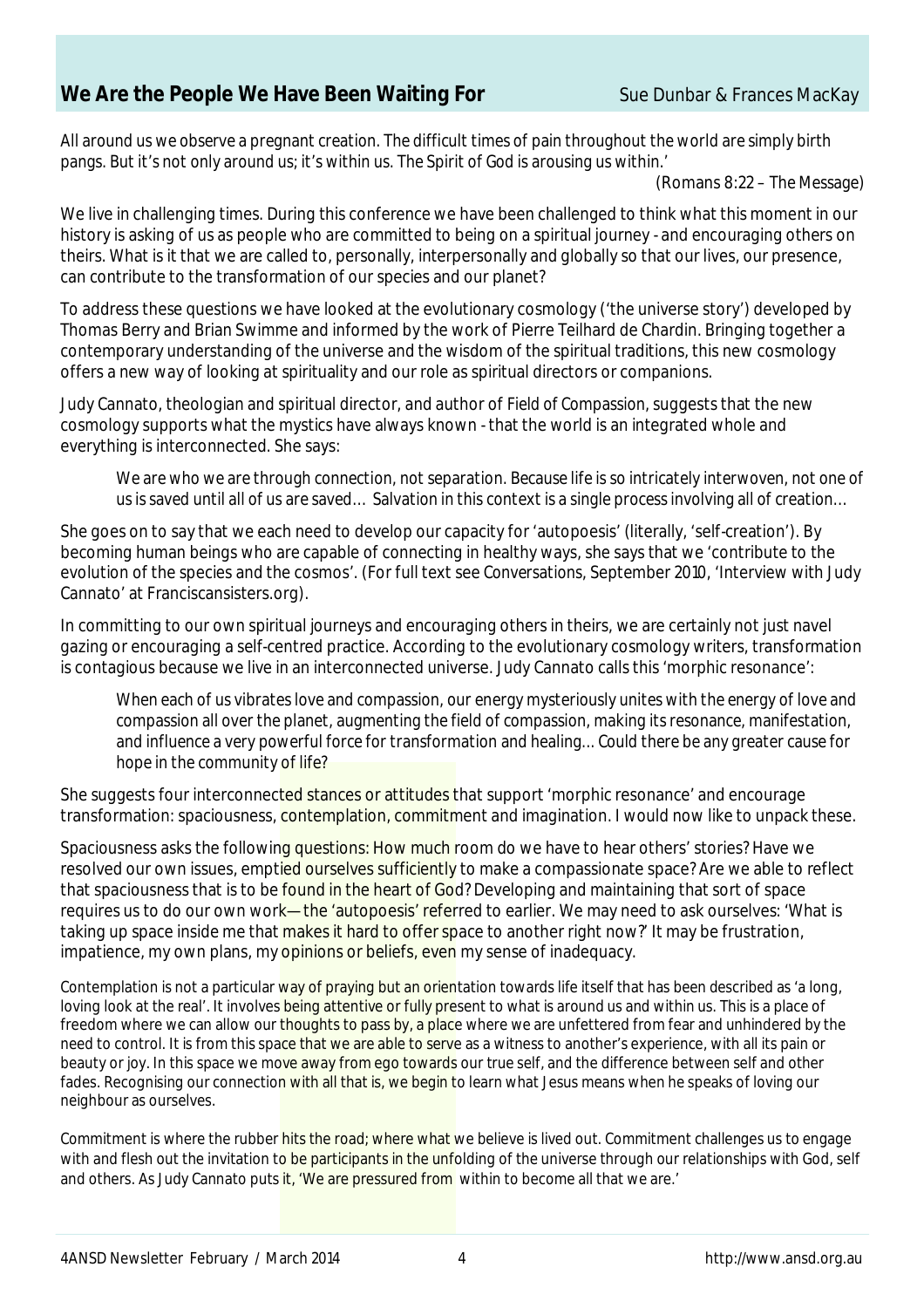We engage the questions of our day. One question that engages me (Sue) is that, given there are 40 million people today that are homeless, how as citizens of our planet are we to love our neighbour?

Imagination is not just an escape from reality; it helps to create it. Dom Helder Camara said, 'When we are a people dreaming together, that is the beginning of reality.' Last century we witnessed how this can happen through Martin Luther King (Jr.) and his dream for racial equality. As spiritual directors, or companions, we live with a hopeful imagination for those we are companioning. Sometimes we hope for them when they are unable to do that for themselves. Are we able to do that for our planet? What if it is through our imagination that we are invited to give form to the Spirit's urgings for the ongoing healing and growth of the universe? What if it is through our imaginations that God shares his dream for the world? In Toni Morrison's novel, *Beloved*, we read, 'She told them that the only grace they could have was the grace they could imagine. That if they could not see it, they would not have it.' What are we able to imagine for a world in need of healing and compassion?

We have been looking at the ways spaciousness, contemplation, commitment and imagination support us all in being participants in God's ongoing dream for his world (the Kingdom of God?). In particular, as spiritual directors, they remind us of the importance of:

- being open, listening
- being curious and ready to embrace surprise
- holding pain
- always believing new life will come
- accompanying birth

As we come to the end of this conference, we are hopeful and encouraged about the need for the wisdom and witness of spiritual direction and its ongoing relevance for our world. There will be times when we are daunted by where the journey is taking us. At such times Pinkola Estés' words are bracing: 'Do not lose heart. You were made for these times… You are the people you have been waiting for'. Is this another way of saying that we are to be the change we are wanting?

This is not meant to appeal to our egos - far from it. As David Whyte's poem 'The Old Interior Angel' reminds us, it is the old woman carrying her dung bag who is able to cross the abyss unfalteringly, not the young hero. The poem is based on an experience the poet had when on a trek in Tibet/Nepal. Despite being 'young, male and/ immortal', when confronted by a broken bridge across an abyss with a four hundred feet drop he was completely daunted and wanted to turn back. Then an old mountain woman appeared with her dung basket on her back. When she saw him she greeted him, 'Namaste,'/' greet the God in you,' before proceeding across the broken bridge. Subsequently he internalised her 'secret' wisdom and her 'no-nonsense compassion'. She has become his 'old interior angel' who goes ahead of him when his 'inner hero' fails him, reminding him of the God within himself and those others he encounters.

*Sue Dunbar is currently the director of Barnabas Ministries, working as a supervisor, spiritual director and retreat/workshop leader. This article is based on Sue's final presentation at the Australian Network of Spiritual Direction National Conference held in Canberra, September 12-15 2013. It has been reconstituted and substantially edited by the editor for publication in Eremos magazine.*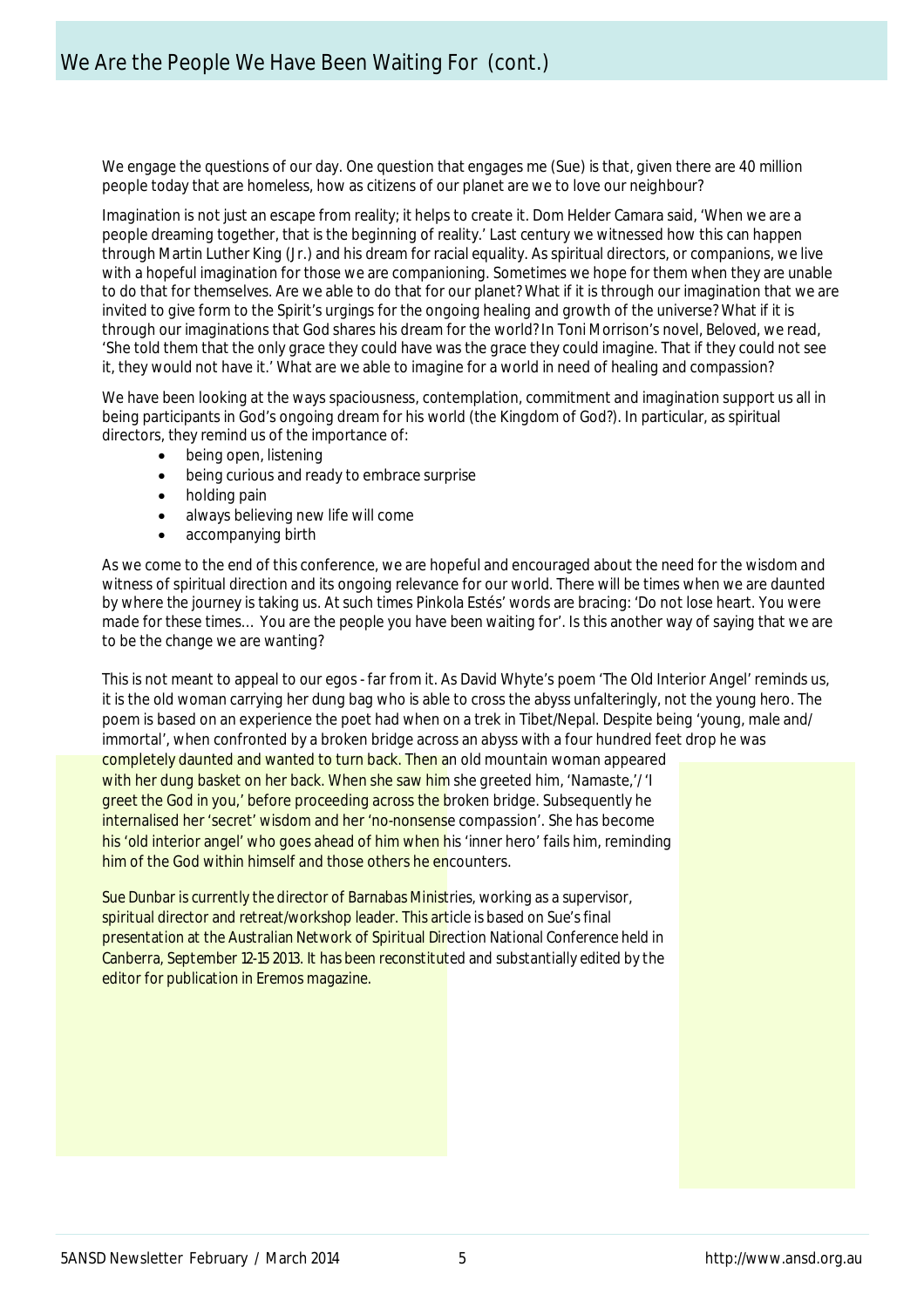# **BOOK REVIEW**



HEAR THE ANCIENT WISDOM: *A meditational reader for the whole year from the Early Church Fathers up to the pre-Reformation period* by Charles Ringma. Cascade books/SPCK, 2013, 420 pages.

Available from Christian bookstores and on-line.

Covering the spiritual writings of more than 70 authors whose lives span 14 centuries, this reader offers daily WISDOM that witnesses to rich Christian traditions of faith and spirituality.

This book is enabling me to learn from the ancient WISDOM, by providing sufficient material to companion my reflection and prayer for a year at the rate of one page per day. These meditations are feeding my growth in spirit on the journey and enriching the transcendental dimension of my life.

Each day is structured with a Scripture reading, the theme of the day, a 3 to 4 line summary with a challenging thought directed to 'we' or 'us', 3 to 6 sentences applying a quote sourced from an ancient writer, and a concluding thought as an invitation for meditation, reflection and prayer.

Whilst the source quote for the day is relatively brief, it is enriched by the insights of Charles Ringma, the compiler. These insights reflect the breadth and depth of his immersion in the life and writings of the ancient Christians from whom he quotes. The index lists 365 sources written over many years and clearly indexed. By providing this bibliography the author hopes that appetites of users will be whetted to search further.

Thumbing through at random I found Benedictine comments on the charism of stability (April 16), Augustine on the joy of wholeness (February 5), St Aelrud on the lightness of being in the love and will of God: *This burden has wings, not weigh.* (October 28), and John Cassian on humility as the basis to receive the knowledge of the word (December 6).

The sources of all the quotes are listed sequentially in the endnotes and to enable us to seek further information. We are also assisted by three indices: Author, scripture and subject, plus a brief history of the authors and writings cited.

Here is a book that brings things old and new and which promises an enriching daily journey, which will also challenge, inspire, question, stretch our lives. It would make a useful present for any adult who is open to, or unfamiliar with, the wisdom of the ancients.

Mercifully some of the work is drawn from the ancient mothers, particularly Julian (12 entries) Catherine of Siena (six entries) and Hildegarde (nine entries). But there could be more – and that is my only complaint about a book which is breathtaking in its span as it covers the early church – desert fathers and mothers – monastic – leaders of the church and renewal movements – mystics – and the pre-Reformation reformers. Solid, surprising, nourishing and challenging.

### **Recommended.**

*Reviewed by Dr John Steward, Junction Village, Victoria, Nov 2013*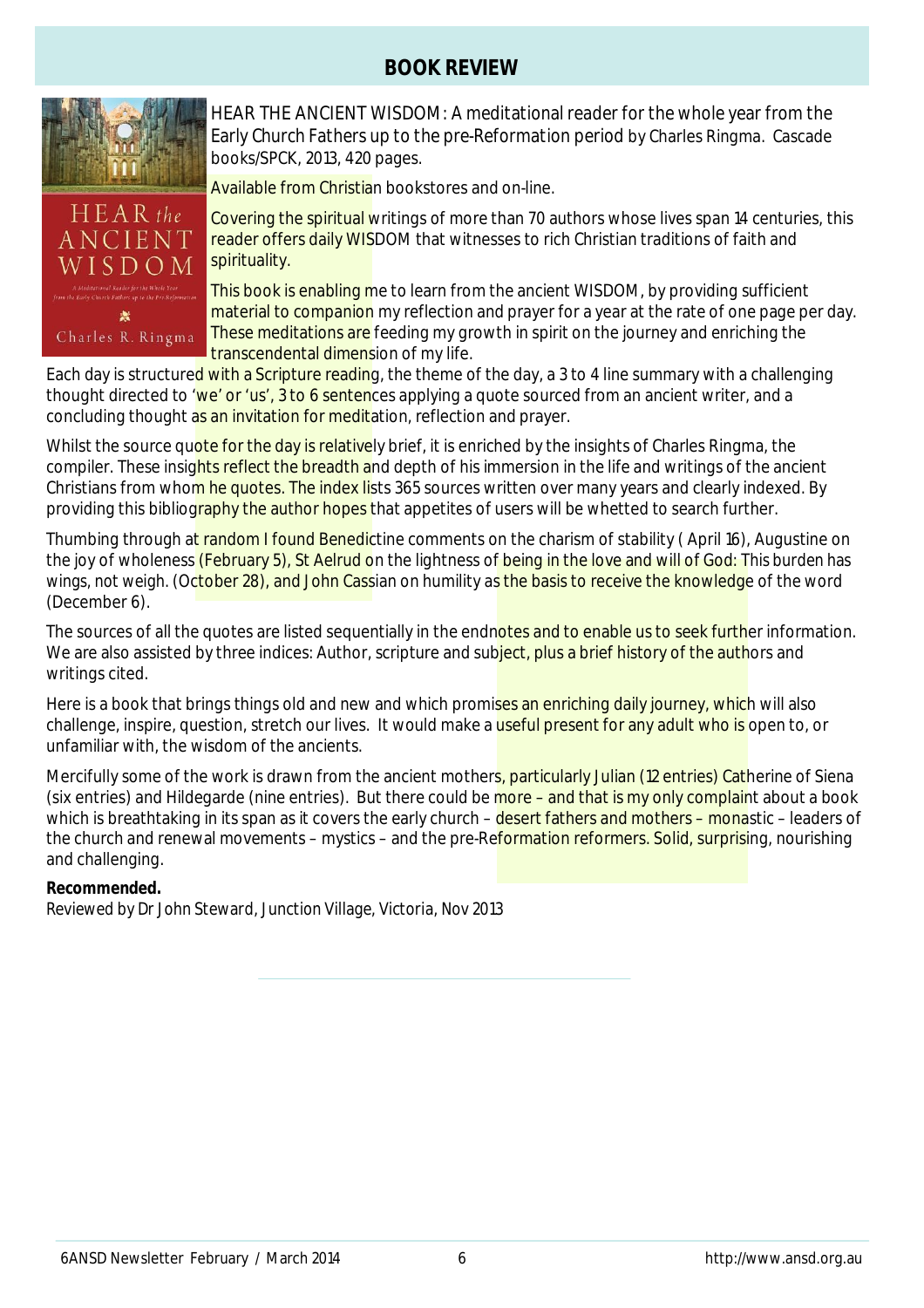*Will you still need me? Will you still feed me? When I'm sixty-four*!

I recently turned sixty-four. I was a member of the Beatles generation and at the age of 17 years I wondered about the words of that song – at 17, privileged and about to go to university I naively predicted a safe, calm and comfortable life for myself where I would always be protected physically, emotionally and financially.

I don't expect my life's experiences have been worse than many people of my generation – particularly women who were molded in a Victorian culture of decency and dependence with a frisson of the freedom of the 1960's through education, the pill and the opportunity to work.

Fifty years later after sitting with an analyst for some years and working as a psychotherapist I wonder what those years have meant. As a psychotherapist, I have tried hard to make meaning for myself and my clients of broken relationships, illnesses, and societal revolution.

I have two fortunate brothers who have only ever lived in 2 homes – our original family home and their own homes. In that time I have lost count of the flats, houses including rectories that I have lived in, in Tasmania, New Zealand, Canberra, Victoria and New South Wales. A smorgasbord of refreshingly new places, but always accompanied by the grief of 'the move'.

I have been reading Fall of Giants by Ken Follett and I think, *"what have I got to complain about compared with the coal miners in early 20th century Wales?"* and *"what have I got to despair of compared with the young men slaughtered in the fields of France and Turkey and Russia?"* and *"what have I got to complain about compared with the lack of freedom and opportunity of the women of that time whose education, position, marriage and money rested under the control of men"?*

None, probably! However there has been an existential angst in late 20<sup>th</sup> century and early 21<sup>st</sup> century on our western society. Inevitable when you read of the power of the ruling classes, aristocrats, politicians or military, over the 'common person' during the last centuries and still today.

So what to suggest for myself and others wrestling with the purpose of life?

Grief is a human state, which in the cleverness of analysis, spiritual direction and prescription drugs, is sometimes forgotten or misunderstood.

Grief can be from every day events like moving home, changing job, children starting school, growing older or bigger events like relationship and family breakup, illness diagnosis, bushfires and crime. I only dare to whisper here the horror for refugees, whose trauma is also surrounded by the most horrific sense of loss of home, identity, family, and country and upon reaching Australian territory, the ultimate loss of humanity in detention centres.

A recent marriage breakup in my family has left me depleted of emotion and energy dragging me back into all my own experiences. I am blown by a tornado of emotions into the abyss – watching the pain and distortion and disorientation - sitting in the darkness of night trying to find peace and meaning – wanting to run away and hide – screaming for help for myself and my own loved ones.

Big grief events, which are traumatic for the heart and the mind, rattle the sense of self – tear apart the safe ground at our feet and cause an internal implosion of our self.

Now that I don't expect to be a perfect human being anymore, I turn to my spiritual practices to find solace – actually to find myself. I made my oblation at The Abbey at Jamberoo in 2011. It was a gentle, everyday but special ceremony made with four others. This is where I turn when I'm falling like a leaf into darkness. I pray for my fellow oblates. I pray the offices. I have favorite psalms, which reflect my state of mind. They tell me that other human beings also battle with life. By repeating of the psalms, which have been repeated by hundreds of thousands of people over the centuries, I gradually make contact with myself.

*"For his love endures for ever."* (psalm 133)

I remember Robert Schumann when I say psalm 150:

"*Alleluia! O praise him with the sound of the trumpet*."

<sup>1.</sup> The Beatles "Sgt Pepper's Lonely Hearts Club Band" 1966.

<sup>2.</sup> Fall of Giants by Ken Follett. Pan Books 2010.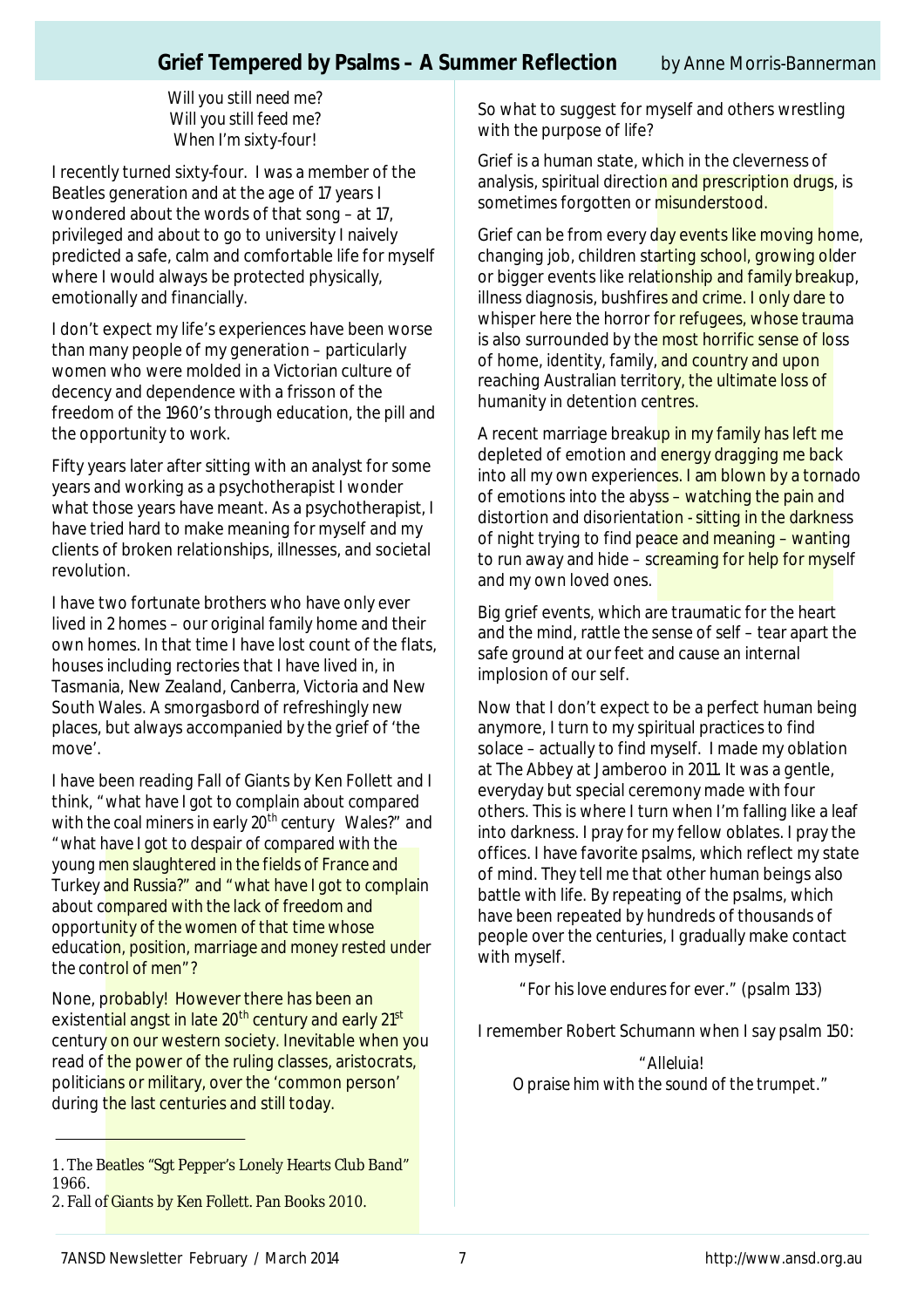When I feel helpless in the face of the powerful I read psalm 61:

> "*Common folk are only a breath. The great are an illusion. Placed in the scales, they rise; They weigh less than a breath*."

When I am desolate and dismayed with myself I say psalm 50, a prayer of contrition:

"*Have mercy on me, God, in your kindness*."

Psalm 89 reminds me of my mortality:

"*Our life is over like a sigh. Our span I seventy years, Or eighty for those who are strong*."

And the hymn at Vigils each day is loving and calming:

"*Most loving Father, hear our plea! Your rule the earth with equity, Together with your only Son, And with your Spirit, three in one. Amen*."

3. Psalm numbers as in Benedictine Daily Prayer : A short breviary. Liturgical Press 2005

Friday 8th—Sunday 10th August, 2014 St. Joseph's Centre for Reflective Living Sydney

God of life and love who constantly invites us to wholeness be with us as we begin our journey towards our ANSD Conference: *"Beyond the Edge: Spiritual Transitions for adventurous souls."* Grant harmony and wisdom to the NSW Regional Group who are preparing to host this Conference. Grant peace and insight to our Presenter, Andrew that he may be guided by Your Love and in turn may lead us deeper into mindfulness of your Caring Presence. Bless all who will participate in the Conference with openness and the willingness to hear Your Voice. May we build community together and continue to carry forward Your Word to our world in love and hope. We ask this through Christ, Word of Promise and the Spirit who dares all. Amen.

## **Post– Conference Workshop**

with

Conference Presenter: Dr. Andrew Mayes

Monday 11th & Tuesday 12th August venue: St Joseph's Centre for Reflective Living Baulkham Hills



- Day 1 SPIRITUAL FORAMTION: What is going on? Spiritual Direction within a spirituality of struggle and joy.
- Day 2 FORMED IN HIS LIKENESS: Discovering startling and refreshing images of Jesus to inspire spiritual formation.

*Registration forms available from the ANSD website*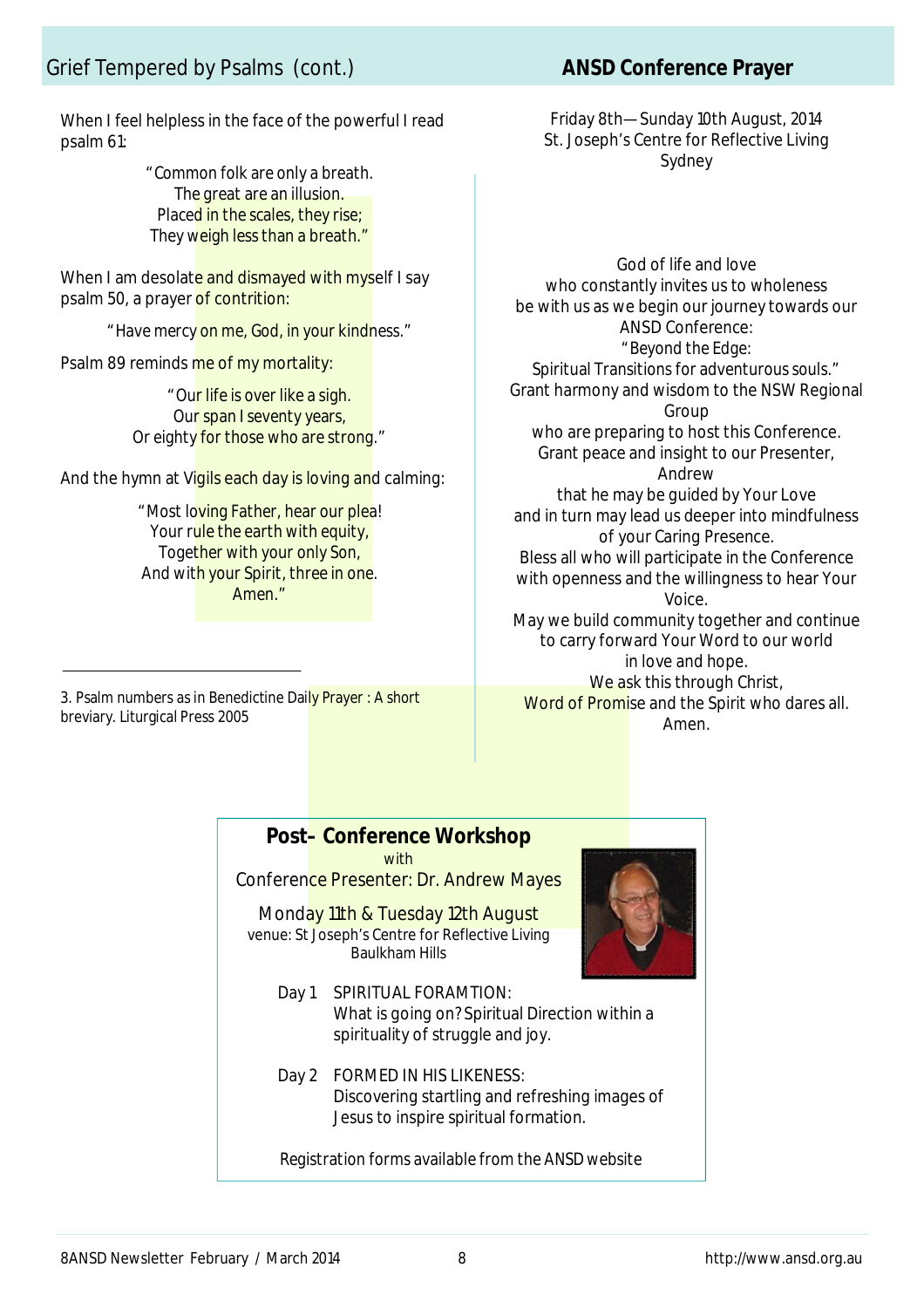## **Time Away**

ACLE 4 Devotion 6: student Time Away **Time Away. Student Kayla Webb. Yr 11 POP 2011** *(used with permission)*

I just need some time away Time to leave the drama Time to leave the stress Sometimes I really wish I was a leaf Or a seed in a flower, So that when the wind changes It will pick me up, and take me with it.

I just need some time to think Time to figure out in my head Time to work out where I am going Sometimes I wish I was a cloud, gentle and calm, Able to see everything going on below me But not having to worry.

I just need some comfort, A place where I can take in my surroundings, A place that helps me to escape. Sometimes I wish I was a flower, Beautiful and soft, So I can look at the beauty around me And know that I am just like them.

I just need some fun. Being able to do something "Just because I want to" Being able to forget life's problems and worries Just for a while. Sometimes I wish I was a bird, able to fly wild and free, To toss and turn with the wind, To go where I want. Carefree.



I just need to walk, To be able to let go, to turn a new page, To look back and learn. Sometimes I wish I was an athlete, Able to run till my legs give out, To see where I am going and not have to look back.

I just need to scream, To let go of everything that's in my head, To let my voice be heard and listened to, To stand up for something, To make a difference. Sometimes I wish I was a fighter, Able to leave everything in the ring, Able to pick myself up, bloody and bruised, And move on clean and fresh To be fearless.

But I am the way that I am for a reason, Even if I don't know why now. Life is life for a reason.

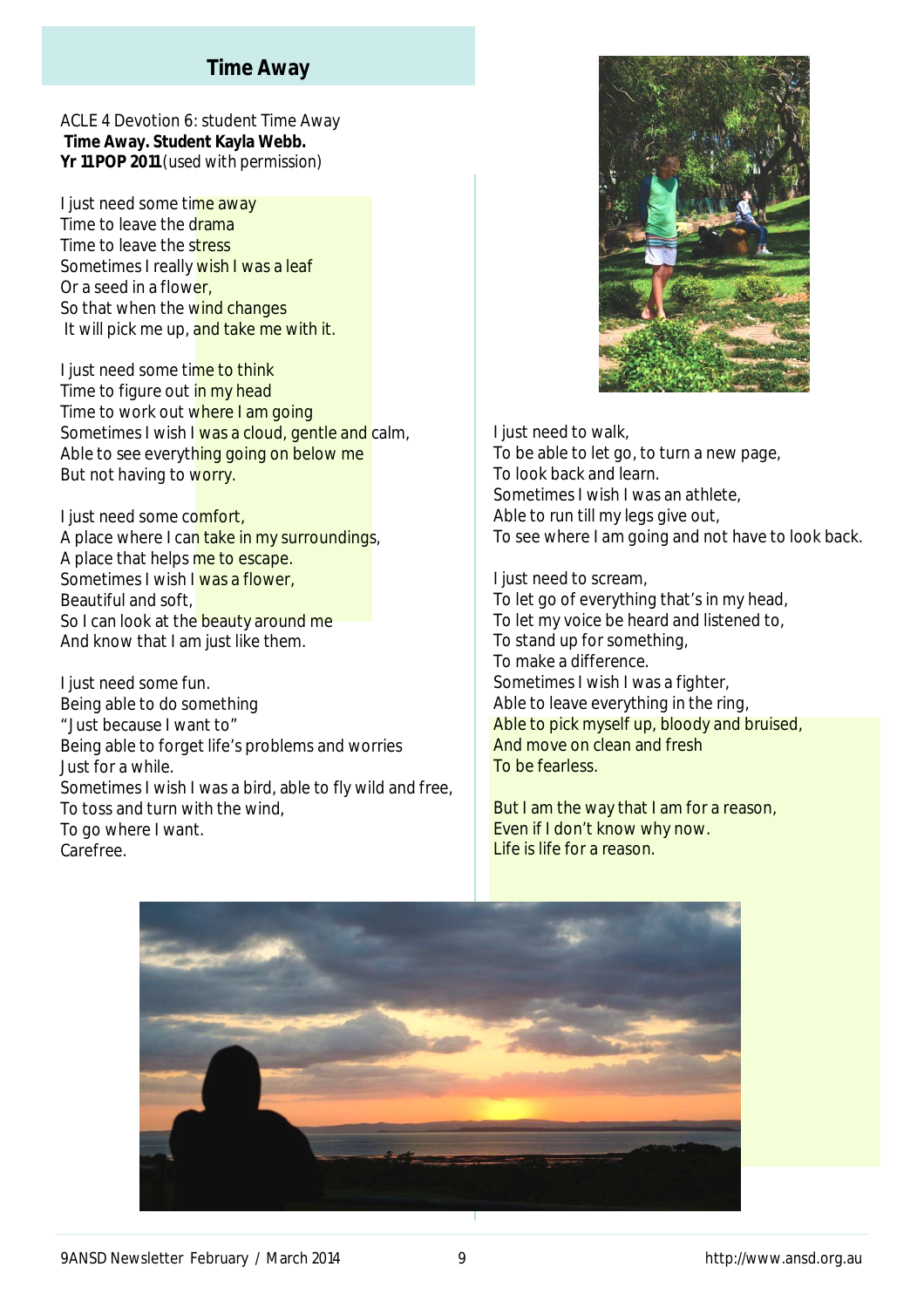#### *TWENTY MINUTES IN SILENCE*

*I sit in silence, candle burning, Fragrance warmed by light And In the moments Calling you, "Lover .. Join me, let's walk on sand And watch the waves roll in With sparkling foam so bright."*

*Dressed in white, soft silky Falls And you in cloth the same Your darkened skin, your Night shone hair We are youth; we are light We are free.*

*You laugh with me, your Careful eyes take in My every move You feel my pulse, my heartbeat Too You hear my unspoken words.*

*You dance with me, you sing With me .. You laugh, you are silent, You are near And I feel my heart is settling As I trust your gaze on me Not a threat. You're a Friend, You're a carer of my soul As we walk along the beach Two people, yet we're one.*

*The sun has risen to our left, The day shines silvery white Our clothes reflect The joy we share Your laugh lifts me into flight.*

*I circle your head I'm a butterfly My wings white silken wove You laugh as you toss Your head back And watch as I dance your song.*

*You're the Light, You're the Sound of Songs The waves sing You're the Splashes of Crystal Caught by Sun You're the Rhythm You're The Dance You're the Beat Throbbing Life You're my Joy You're my Love You're my Song.*

*We splash in the waves Our clothes are wet through with Laughter we cannot stop My life pours out From deepened chambers I am thin, I am sheer I am vapour.*

*Enveloped in the fragrance Our laughter births to air We fall on grains of Counted thoughts We are two, we are one, We are here.*

*We sit and we share Eternity themes Symphonies written on tongue Staff and stave weave into The sky And we watch as we see Them played.*

*Joyfully lifted we travel The lines Enthralled by tools Not yet made Sounds unheard riding shapes Not yet known And colours no eye has seen*

*The red ball wobbles as Fire shimmers The sun is calling to curtesy The day Bronze and purple, gold and silver, pink And orange beams Form shafts of light On darkened sea Pathways that beckon me.*

*(continued p 11)*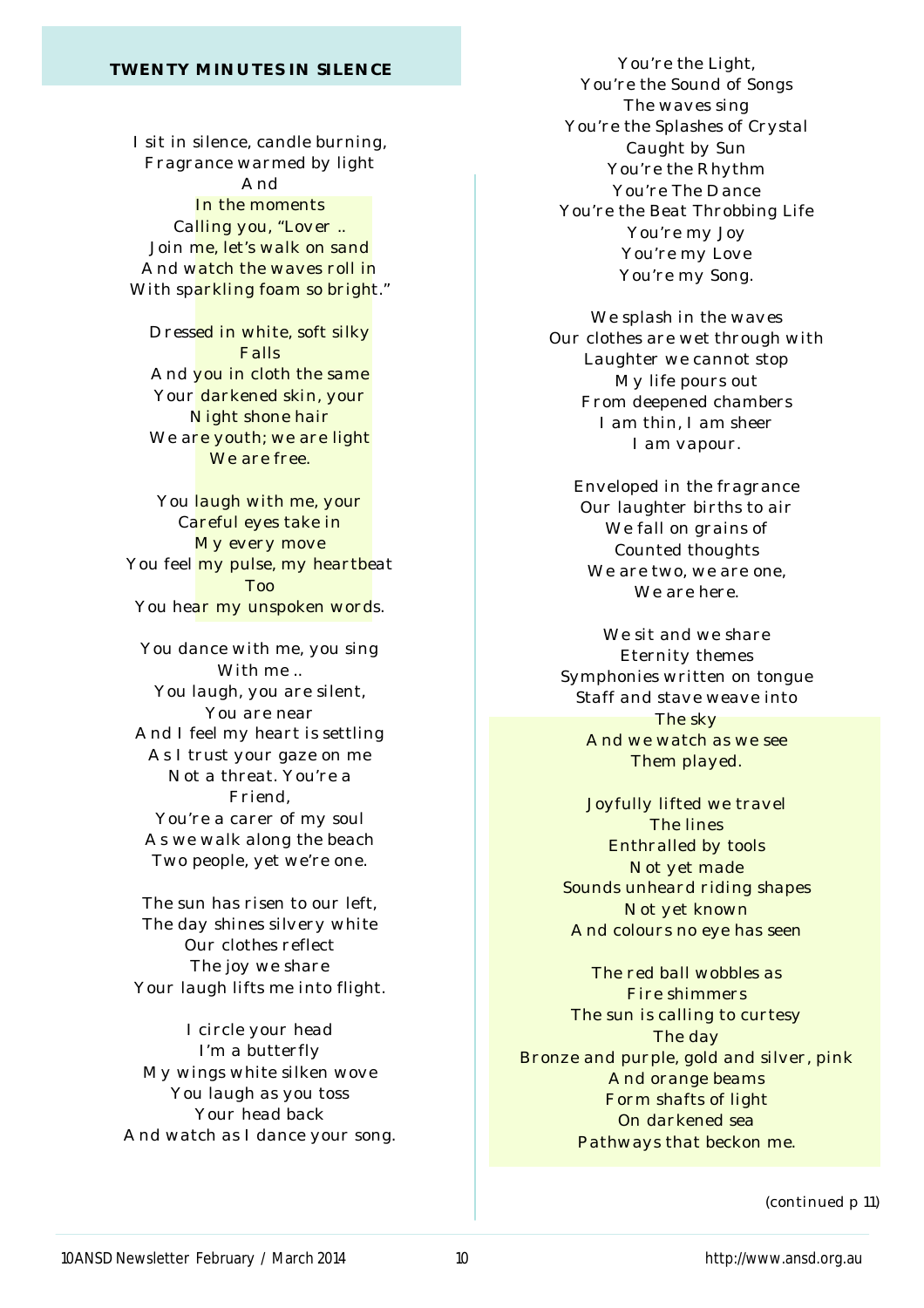*I hold your hand Soft and yielding And draw you close to me You move your hand Across my waist And join me with Your thigh.*

*We walk the paths toward The sun bowing To the day And in return we bow with love And thank the gift it gave. In deep respect, we sit to watch The last red rays of love And gently walk back To open sand The day is almost done.*

*We turn, we gaze, a lingering look I see your deepened brown And watch myself walk In to you We are Sun, we are Moon We are One.*

#### $(XR) (XR)$

*lp*



# **Open Space Writing CENTER Geoffrey Butler**

God is present in the created order and in the world of humanity. We follow and know a God incarnate. Jung says "The whole creation is in the image of God." What Luther says about the communion is applicable to all of life. God is in and with and under all of this. God comes to us disguised as our experience. But the beholder is wanting. We are often not attending. The **purpose of the reflection** is to help us attend to the now, the presence of God in human relations, in nature, in human creativity, in stillness, in music, in silence. With my students, I take them into the bush and still them using a centering exercise… then ask them **"What's happening now?"** They use their outer five sense capabilities and their inner voice to respond in writing. Here is one such response from my time in the UK in July. Try it yourself….

**English Reflections: What's Happening Now?** (Photo image by Alan Parkinson Cromer Coast www)



### **Cromer WWII Observation Post – Looking Out – Looking in.**

Red wine glows in the light Of the wrap-around glass slits of the WWII observation post (Now accommodation for Cambridge graphic designers on holiday). Overlooks the broad North Sea, Supple, sensuous, rippling like skin.

Grey and purple mist covering the endless, shining, summer evening Conspires with silence and Queen Anne's Lace to seduce me into spirit space.

*(continued p12)*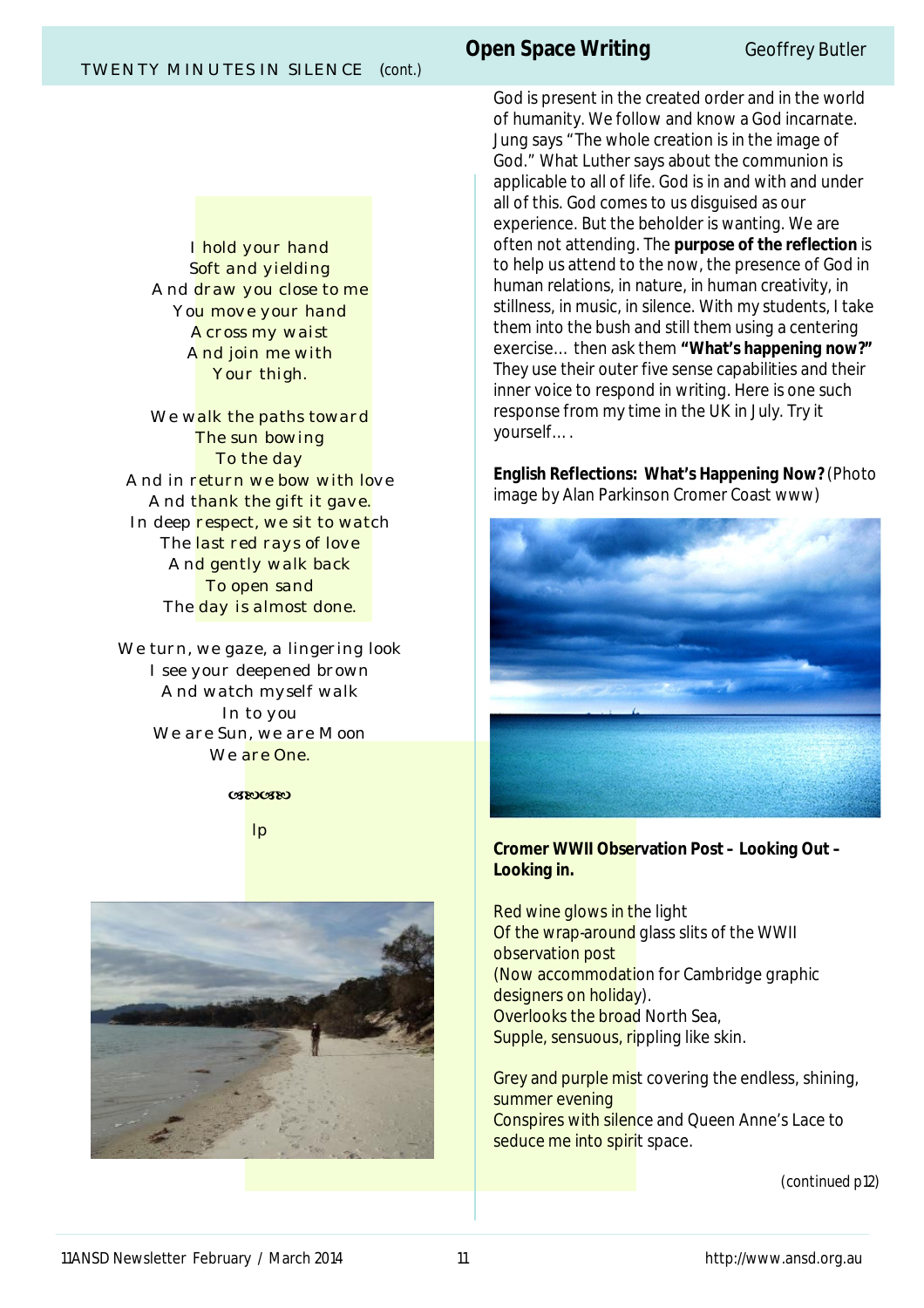# Open Space Writing (cont.)

Blackberries and horsetails, rampant seashore shrubs, Fields of grass and wildflowers Are the close view Punctuated by the occasional walker Emerging from the wild field grasses on the cliff top path.

But the North Sea merging with the sky is eternal, Merging with existence itself. This is the incarnation. This, then this, then this, then nothing -All is.

One tall Queen Anne's Lace stands out, Emergent above the sky line -One floret gone to seed. The bees bothering the living flowers Insist on their participation in fertility too And all will be, in two weeks, seed heads And like glorious voluptuous women Will wrinkle and age But without regret. They know they have produced an array of new forms Hitherto not seen And have conspired with the creator In originality.

> And Campbell calmly negotiates little Penny to bed downstairs, Hearing her stories, Telling her stories. Bringing her to Grandpa, once, twice, to say, "Goodnight, I love you". Grandpa sings.

A great ship appears out of the mist. Campbell sings, "Yes, Jesus loves me". Penny interjects with conversation To avoid drifting off into the world of sleep. Daddy goes on singing. The ship moves on to the centre of the horizon, A wall of mist behind - a veil of mist before. And the pigeons and magpies swoop through, Like Penny, insisting on consciousness, Whining against the fading of the light, The certainty of sleep. Struggling against reality, Penny cries out: "I need to go and see Grandpa". "Daddy! Daddy! I need to go and see Grandpa". Campbell leaves her to visit the view and drink his wine But then returns to the resistant sleeper.

The Ship has gone now…All is mist.

Daddy is strong. He will stay (like Jesus) close beside her all the way Till reluctantly but blessedly She enters the land of the unconscious.

So let this be for all of us. Give us companions As the evening moves on, the light gradually fades And we are released, Merging into the eternal horizon.

And wake us in the morning. **Geoffrey Butler. July 14 2013**

# **ANSD National Conference**

Fri 8th—Sun 10th August 2014 Sydney *St Joseph's Centre for Reflective Living Baulkham Hills*

Beyond the Edge: **Spiritual Transitions for Adventurous** Souls

### Dr Andrew Mayes



Come and listen, play and explore new thresholds 'beyond the edge' ...